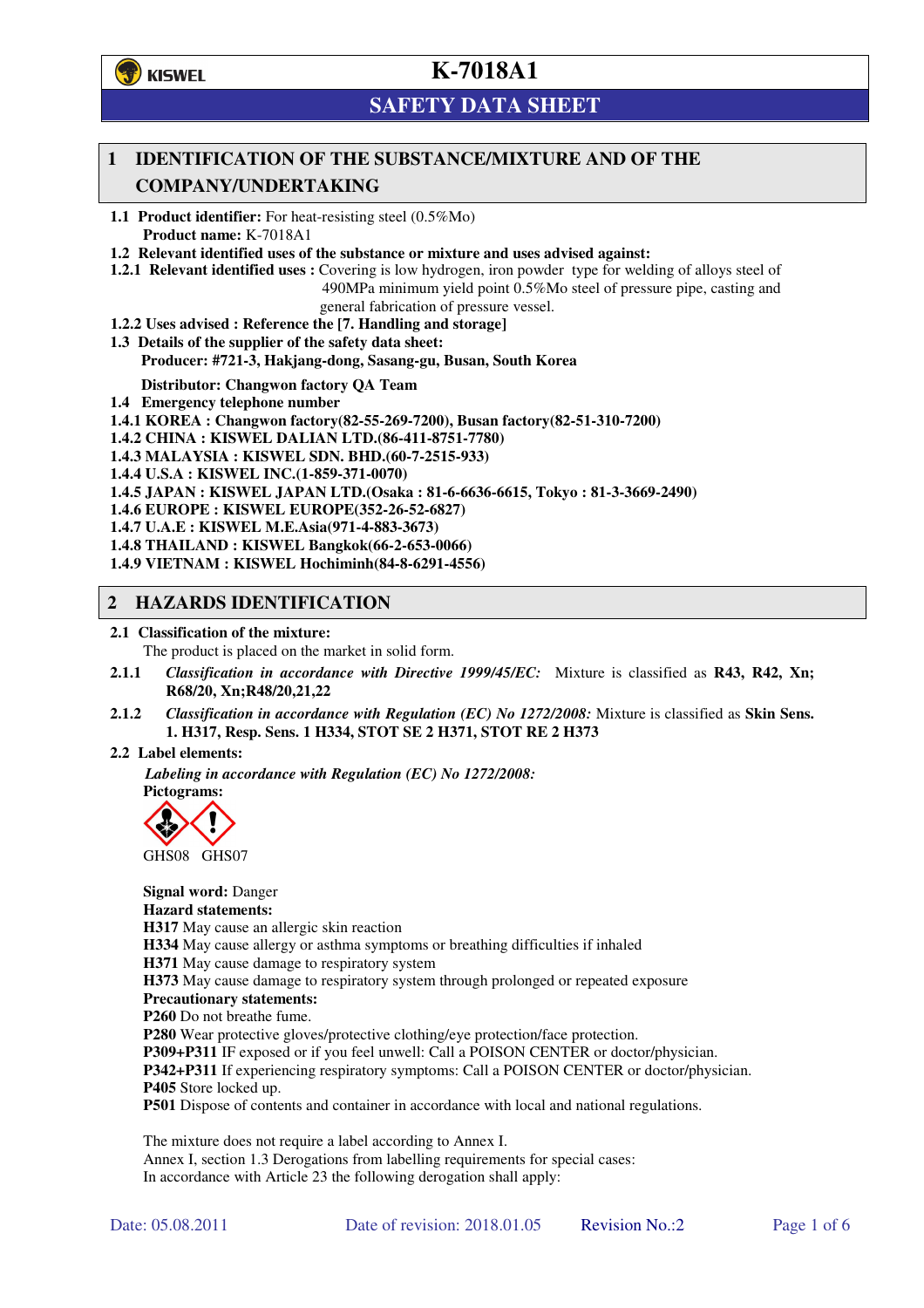

## **SAFETY DATA SHEET**

Metals in massive form, alloys, mixtures containing polymers and mixtures containing elastomers do not require a label according to this Annex, if they do not present a hazard to human health by inhalation, ingestion or contact with skin or to the aquatic environment in the form in which they are placed on the market, although classified as hazardous in accordance with the criteria of this Annex.

### **On the other hand, we want to offer classification and label of welding fume for workers.**

**2.3 Other hazards:** No data available.

## **3 COMPOSITION/INFORMATION ON INGREDIENTS**

**3.1 Substances:** No data available.

**3.2 Mixtures:** The mixture contains dangerous substances:

|                                |           |                                    | <b>Classification</b>                      |                                                         |                                 |                                     |                                  |             |
|--------------------------------|-----------|------------------------------------|--------------------------------------------|---------------------------------------------------------|---------------------------------|-------------------------------------|----------------------------------|-------------|
| Substance name                 | EC No.    | Registr.<br>$\mathbf{n}\mathbf{o}$ | 67/548/EEC                                 | <b>Hazard Class</b><br>and<br>Category<br>Code(s)       | <b>Hazard</b><br>state-<br>ment | Pictogram/<br><b>Signal</b><br>word | Conc.<br>$(\%)$<br><b>Volume</b> | <b>Note</b> |
| <sup>1</sup> Ferro Silicon     |           | ۰                                  | $\qquad \qquad -$                          |                                                         | -                               |                                     | $1.0 - 5.0$                      | ٠           |
| <sup>1</sup> Calcium fluoride  | 232-188-7 | ٠                                  |                                            |                                                         | $\overline{\phantom{0}}$        |                                     | $3.0 - 7.0$                      |             |
| $1/2$ Limestone                | 215-279-6 | $\blacksquare$                     |                                            |                                                         | $\overline{\phantom{0}}$        |                                     | $8.0 - 12.0$                     |             |
| $1,2$ Mica                     |           |                                    |                                            |                                                         |                                 |                                     | $0.1 - 1.0$                      |             |
| <sup>2,3</sup> Titaniumdioxide | 236-675-5 | $\overline{\phantom{a}}$           | Xi; R36<br>Xi; R37<br>T: R48/23            | Eye Irrit. 2<br>STOT SE <sub>3</sub><br><b>STOT RE1</b> | H319<br>H335<br>H372            | Danger                              | $1.0 - 3.0$                      |             |
| <sup>1</sup> Sodium silicate   | 239-981-7 |                                    |                                            |                                                         |                                 |                                     | $1.0 - 5.0$                      |             |
| $2,3$ Iron                     | 231-096-4 | $\overline{a}$                     | Xn;<br>R68/20/21/22<br>Xn;<br>R68/20/21/22 | STOT SE <sub>2</sub><br><b>STOT RE2</b>                 | H371<br>H373                    | Warning                             | $68.0 - 72.0$                    |             |

<sup>1</sup>Substance is not classified in terms of Regulation (EC) No. 1272/2008 Annex VI.

<sup>2</sup>Substance with workplace exposure limits.

\* See all the hazard statements in chapter 16.

## **4 FIRST AID MEASURES**

### **4.1 Description of first aid measures:**

**In case of respiratory exposure**: Remove to fresh air and keep at rest. If breathing is difficult or has stopped, administer artificial respiration as necessary. Seek medical attention.

**In case of skin contamination**: Wash contaminated area thoroughly with soap and water. Remove and wash contaminated clothing. If a persistent rash or irritation occurs, seek medical attention.

 **In case of intrusion into eye**: Immediately flush eyes with large amounts of running water for at least 15 minutes, lifting the upper and lower eyelids. Get medical attention.

**In case of oral intake**: Ingestion is considered unlikely due to product form. However, if swallowed do not induce vomiting. Seek medical attention. Advice to doctor: treat symptomatically.

- **4.2 Most important symptoms and effects, both acute and delayed:** No data available.
- **4.3 Indication of any immediate medical attention and special treatment needed:** No data available.

## **5 FIREFIGHTING MEASURES**

### **5.1 Extinguishing media:**

**Suitable extinguishing media:** Carbon dioxide, dry chemical, water spray. Use extinguishing media appropriate for surrounding fire.

**Unsuitable extinguishing media:** No data available.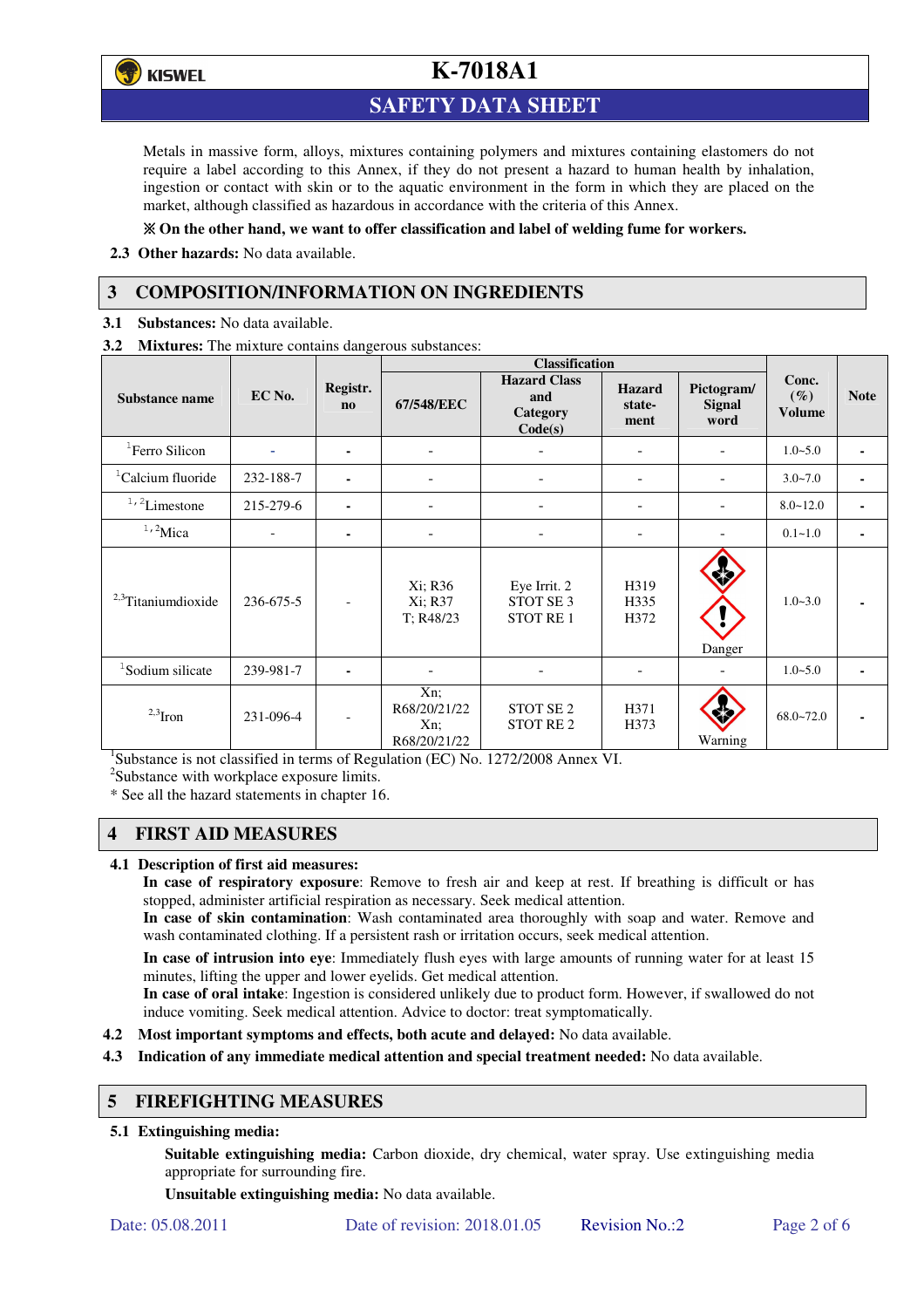# **()** KISWEL

# **K-7018A1**

**SAFETY DATA SHEET** 

- **5.2 Special hazards arising from the substance or mixture:** Fire may produce irritating or poisonous gases.
- **5.3 Advice for firefighters:** In the event of a fire, wear self-contained breathing apparatus and protective clothing.

## **6 ACCIDENTAL RELEASE MEASURES**

**6.1 Personal precautions, protective equipment and emergency procedures:** 

**For non-emergency personnel:** Wear appropriate personal protective equipment as specified in Section 8. Ensure adequate ventilation**.** 

**For emergency responders:** No data available.

**6.2 Environmental precautions:** Avoid dispersal of spilled material and contact with soil, ground and surface water, drains and sewers.

**Methods and material for containment and cleaning up:** Take up mechanically. Collect the material in labeled containers and dispose of according to local and regional authority requirements.

**6.3 Reference to other sections:** See Section 7 for information on safe handling. See Section 8 for information on personal protection equipment. See Section 13 for disposal information.

## **7 HANDLING AND STORAGE**

- **7.1 Precautions for safe handling:** Welding may produce fumes and gases hazardous to health. Avoid breathing these fumes and gases. Use adequate ventilation. Keep away from sources of ignition. Avoid contact with skin, eyes and clothing. Do not eat, drink and smoke in work areas.
- **7.2 Conditions for safe storage, including any incompatibilities**: Store in cool, dry and well-ventilated place. Keep away from incompatible materials. Keep away from heat and open flame.
- **7.3 Specific end use(s):** No data available.

### **8 EXPOSURE CONTROLS/PERSONAL PROTECTION**

### **8.1 Control parameters:** Exposure limits were not established for this product.

Workplace exposure limits for substances contained in the mixture are listed in *EH40/2005* Workplace exposure limits:

|                             |                   | Workplace exposure limit |                                                                |                                           |                                                    |                 |  |
|-----------------------------|-------------------|--------------------------|----------------------------------------------------------------|-------------------------------------------|----------------------------------------------------|-----------------|--|
| <b>Substance</b>            | <b>CAS</b> number | Long-term<br>ppm         | exposure limit<br>(8-hour TWA<br>reference period)<br>$mg.m-3$ | <b>Short-term</b><br>$(15\text{-minute})$ | exposure limit<br>reference period)<br>ppm $mg.m3$ | <b>Comments</b> |  |
| Limestone/Calcium carbonate | 1317-65-3         |                          |                                                                |                                           |                                                    |                 |  |
| Total inhalable             |                   |                          | 10                                                             |                                           |                                                    |                 |  |
| Respirable                  |                   |                          | 4                                                              |                                           |                                                    |                 |  |
| Mica                        | 12001-26-2        |                          |                                                                |                                           |                                                    |                 |  |
| Total inhalable             |                   | -                        | 10                                                             | ۰                                         |                                                    |                 |  |
| respirable                  |                   | ۰                        | 0.8                                                            | -                                         |                                                    |                 |  |
| Titanium dioxide            |                   |                          |                                                                |                                           |                                                    |                 |  |
| Total inhalable             | 13463-67-7        | ۰                        | 10                                                             | -                                         |                                                    |                 |  |
| resirable                   |                   | ٠                        | 4                                                              | -                                         |                                                    |                 |  |
| Iron oxide, fume (as Fe)    | 1309-37-1         |                          | 5                                                              |                                           | 10                                                 |                 |  |

\*A skin notation assigned to the OEL identifies the possibility of significant uptake through the skin.

- **8.2 Exposure controls:** Do not eat, drink and smoke. Immediately remove all contaminated clothing. Wash hands before breaks and at the end of work.
- **8.2.1 Appropriate engineering controls:** Use local exhaust ventilation during all welding operations.

### **8.2.2 Individual protection measures, such as personal protective equipment:**

**8.2.2.1 Eye/face protection:** Always wear eye protection during welding operations, helmet and/or face shield with filter lens.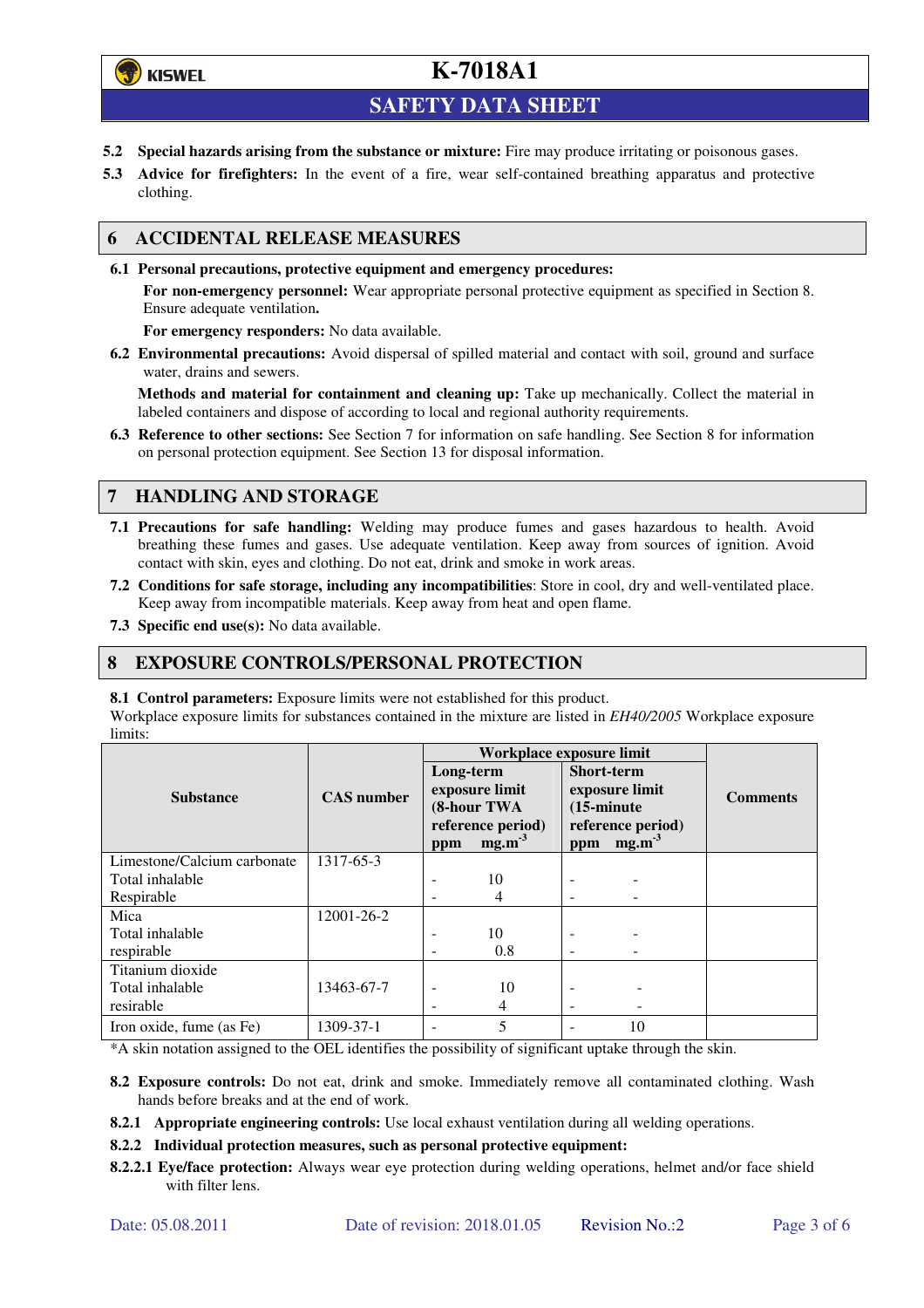

# **SAFETY DATA SHEET**

### **8.2.2.2 Skin protection:**

**Hand protection:** Wear appropriate protective (welding) gloves during welding.

**Other:** Wear appropriate protective clothing and boots.

- **8.2.2.3 Respiratory protection:** If ventilation is insufficient, use appropriate respirator or self-contained breathing apparatus.
- **8.2.2.4 Thermal hazards:** No data available.

**8.2.3 Environmental exposure controls:** Do not allow to enter sewers, surface and ground water.

## **9 PHYSICAL AND CHEMICAL PROPERTIES**

### **9.1 Information on basic physical and chemical properties:**

| Appearance:                                          | solid (metal rod)        |
|------------------------------------------------------|--------------------------|
| Odour:                                               |                          |
| <b>Odour threshold:</b>                              |                          |
| pH:                                                  |                          |
| Melting point/freezing point:                        | $\overline{a}$           |
| Initial boiling point and boiling range:             | ٠                        |
| <b>Flash point:</b>                                  | ۰                        |
| <b>Evaporation rate:</b>                             |                          |
| Flammability (solid, gas):                           | ۰                        |
| <b>Upper/lower flammability or explosive limits:</b> | $\overline{\phantom{m}}$ |
| Vapour pressure:                                     | ۰                        |
| <b>Vapour density:</b>                               | ٠                        |
| <b>Relative density:</b>                             | ۰                        |
| Solubility(ies):                                     |                          |
| Partition coefficient: n-octanol/water:              | ۰                        |
| <b>Auto-ignition temperature:</b>                    | -                        |
| <b>Decomposition temperature:</b>                    | ٠                        |
| <b>Viscosity:</b>                                    |                          |
| <b>Explosive properties:</b>                         |                          |
| <b>Oxidising properties:</b>                         |                          |

**9.2 Other information:** No data available.

## **10 STABILITY AND REACTIVITY**

**10.1 Reactivity:** No data available.

- **10.2 Chemical stability:** The product is stable under normal conditions. When using it may produce dangerous fumes and gases.
- **10.3 Possibility of hazardous reactions:** No data available.
- **10.4 Conditions to avoid:** Avoid contact with incompatible materials.
- **10.5 Incompatible materials:** Acids, bases, oxidizing agents.
- **10.6 Hazardous decomposition products:** Metal oxide fumes and gases are produced during welding.

## **11 TOXICOLOGICAL INFORMATION**

### **11.1 Information on toxicological effects:**

The mixture may cause an allergic skin reaction. It is suspected of causing cancer. It causes damage to organs through prolonged or repeated exposure.

## **12 ECOLOGICAL INFORMATION**

- **12.1 Toxicity:** No data available
- **12.2 Persistence and degradability:** No data available.
- **12.3 Bioaccumulative potential:** No data available.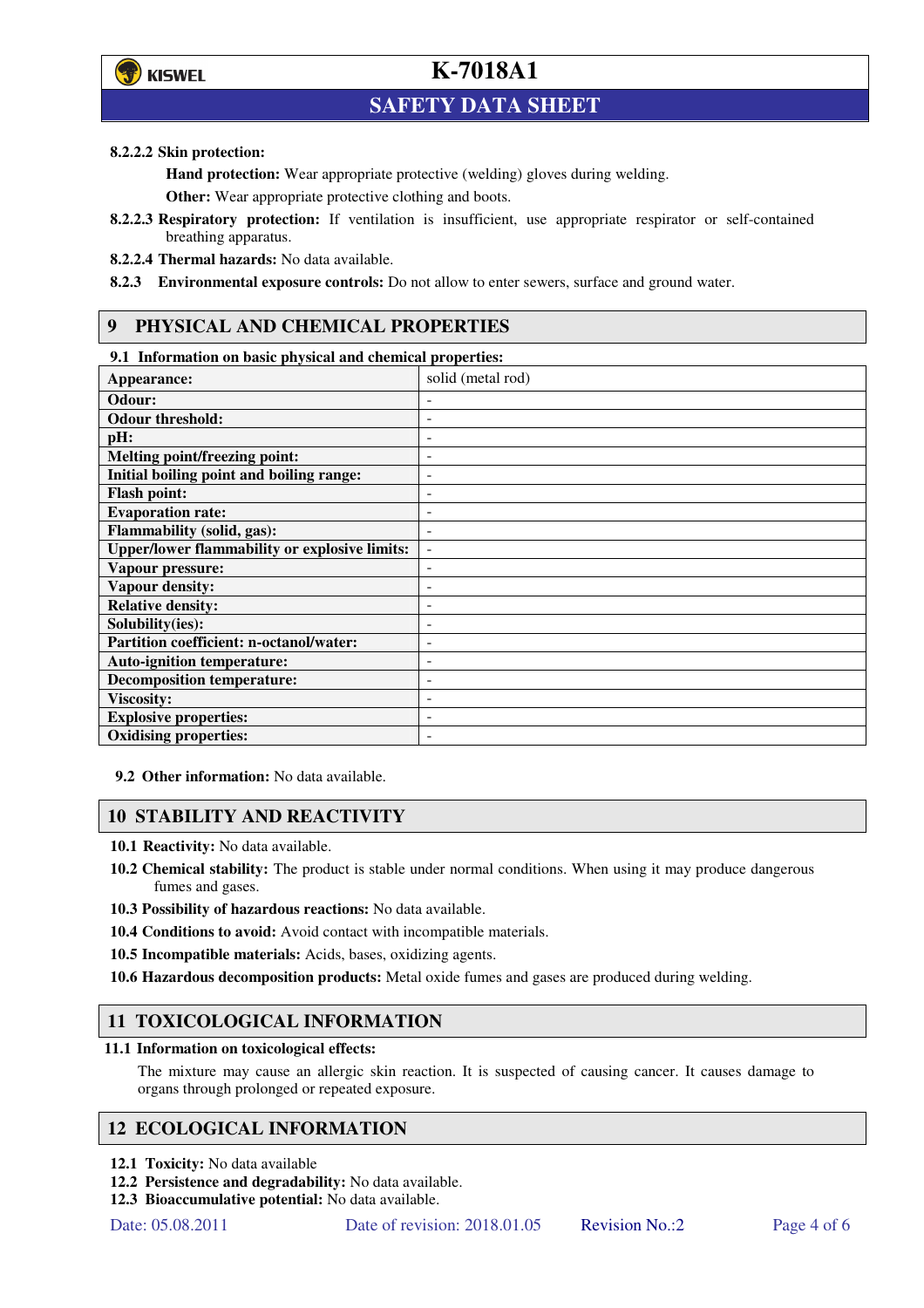

l

# **K-7018A1**

# **SAFETY DATA SHEET**

- **12.4 Mobility in soil:** No data available.
- **12.5 Results of PBT and vPvB assessment:** No data available.
- **12.6 Other adverse effects:** No data available.

### **13 DISPOSAL CONSIDERATIONS**

**13.1 Waste treatment methods:** Dispose off in accordance with local and national regulations.

### **14 TRANSPORT INFORMATION**

**14.1 ADR/RID/ADN:** The mixture is not subject to international regulations on transport of dangerous goods.

| UN number:                            | -                        |
|---------------------------------------|--------------------------|
| UN proper shipping name:              | -                        |
| <b>Transport hazard class(es):</b>    | ۰                        |
| Packing group:                        | ۰                        |
| <b>Environmental hazards:</b>         | -                        |
| <b>Special precautions for user:</b>  | -                        |
| <b>Transport in bulk according to</b> |                          |
| Annex II of MARPOL73/78 and the       | $\overline{\phantom{a}}$ |
| <b>IBC</b> Code:                      |                          |
|                                       |                          |

**14.2 IMDG:** The mixture is not subject to international regulations on transport of dangerous goods.

**14.3 ICAO/IATA:** The mixture is not subject to international regulations on transport of dangerous goods.

### **15 REGULATORY INFORMATION**

#### **15.1 Safety, health and environmental regulations/legislation specific for the substance or mixture:**

- Corrigendum to Regulation (EC) No 1907/2006 of the European Parliament and of the Council of 18 December 2006 concerning the Registration, Evaluation, Authorization and Restriction of Chemicals (REACH), establishing a European Chemicals Agency, amending Directive 1999/45/EC and repealing Council Regulation (EEC) No 793/93 and Commission Regulation (EC) No 1488/94 as well as Council Directive 76/769/EEC and Commission Directives 91/155/EEC, 93/67/EEC, 93/105/EC and 2000/21/EC (OJ L 396, 30.12.2006);
- Corrigendum to Directive No 2006/121/EC of the European Parliament and of the Council of 18 December 2006 amending Council Directive 67/548/EEC on the approximation of laws, regulations and administrative provisions relating to the classification, packaging and labeling of dangerous substances in order to adapt it to Regulation (EC) No 1907/2006 concerning the Registration, Evaluation, Authorization and Restriction of Chemicals (REACH) and establishing a European Chemicals Agency (OJ L 396, 30.12.2006);
- Regulation (EC) No 1272/2008 of the European parliament and of the Council of 16 December 2008 on classification, labeling and packaging of substances and mixtures, amending and repealing Directives 67/548/EEC and 1999/45/EC, and amending Regulation (EC) No 1907/2006 (OJ L 353, 31.12. 2008).
- COMMISSION REGULATION (EC) No 790/2009 of 10 August 2009 amending, for the purposes of its adaptation to technical and scientific progress, Regulation (EC) No 1272/2008 of the European Parliament and of the Council on classification, labeling and packaging of substances and mixtures.
- COMMISSION REGULATION (EU) No 453/2010 of 20 May 2010 amending Regulation (EC) No 1907/2006 of the European Parliament and of the Council on the Registration, Evaluation, Authorisation and Restriction of Chemicals (REACH).
- **15.2 Chemical safety assessment:** Chemical safety assessment is not available.